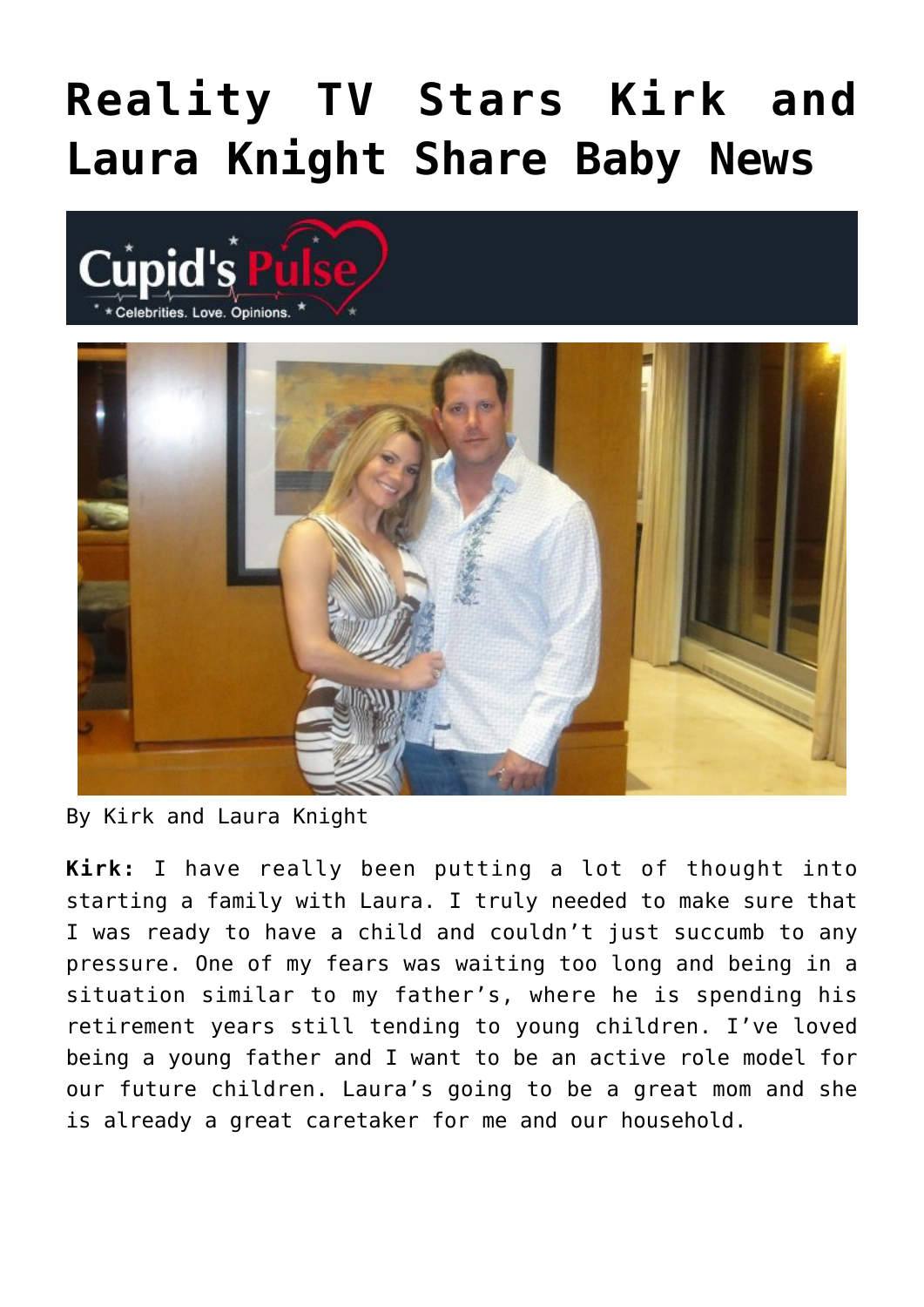## **Reality TV Stars Are Ready to Start a Family**

**Laura:** Kirk and I have been talking about having a baby for years – agreeing that we wanted to have a child together, but not sure when exactly the "right time" would be for this next chapter in our lives . I've gotten to a point in our [relationship and love](http://cupidspulse.com/celebrity-relationships/long-term-relationships-flings/) where I am ready *now*. At 34 years old, my clock is ticking. I began to worry that Kirk was never going to be on the same page as me. Just as I was having my doubts, my husband surprised me with his own revelation – he too was ready for a baby!!! Tears welled up in my eyes with joy at this happy news.

**Related Link:** [Reality TV Stars Kirk and Laura Knight Staying](http://cupidspulse.com/90128/reality-tv-stars-kirk-and-laura-knight-parenthood/) [in Shape and the Possibility of Parenthood](http://cupidspulse.com/90128/reality-tv-stars-kirk-and-laura-knight-parenthood/)

**K:** Now that its baby making time my confidence is extremely high and I know my super sperm will deliver. My excitement grows daily since I've made the decision to start a family, I am focused and can't wait for this to happen.

## **Celebrity Couple's Plans For Staying Healthy**

**L:** We have a couple things to focus on in order to stay on track with our plan – eat healthy, exercise and make that baby!!!

**Related Link:** [Bravo Reality TV Star Kirk Knight Reveals](http://cupidspulse.com/88974/bravo-reality-tv-star-kirk-knight-wedding-day/) [Details of His Unforgettable Wedding Day](http://cupidspulse.com/88974/bravo-reality-tv-star-kirk-knight-wedding-day/)

**K:** One evening I was working on the fish tank, Laura called me into our bathroom and gave me the shock of the year. Watch tonight's episode of the reality TV show *Newlyweds: The First Year* to see what happens next.